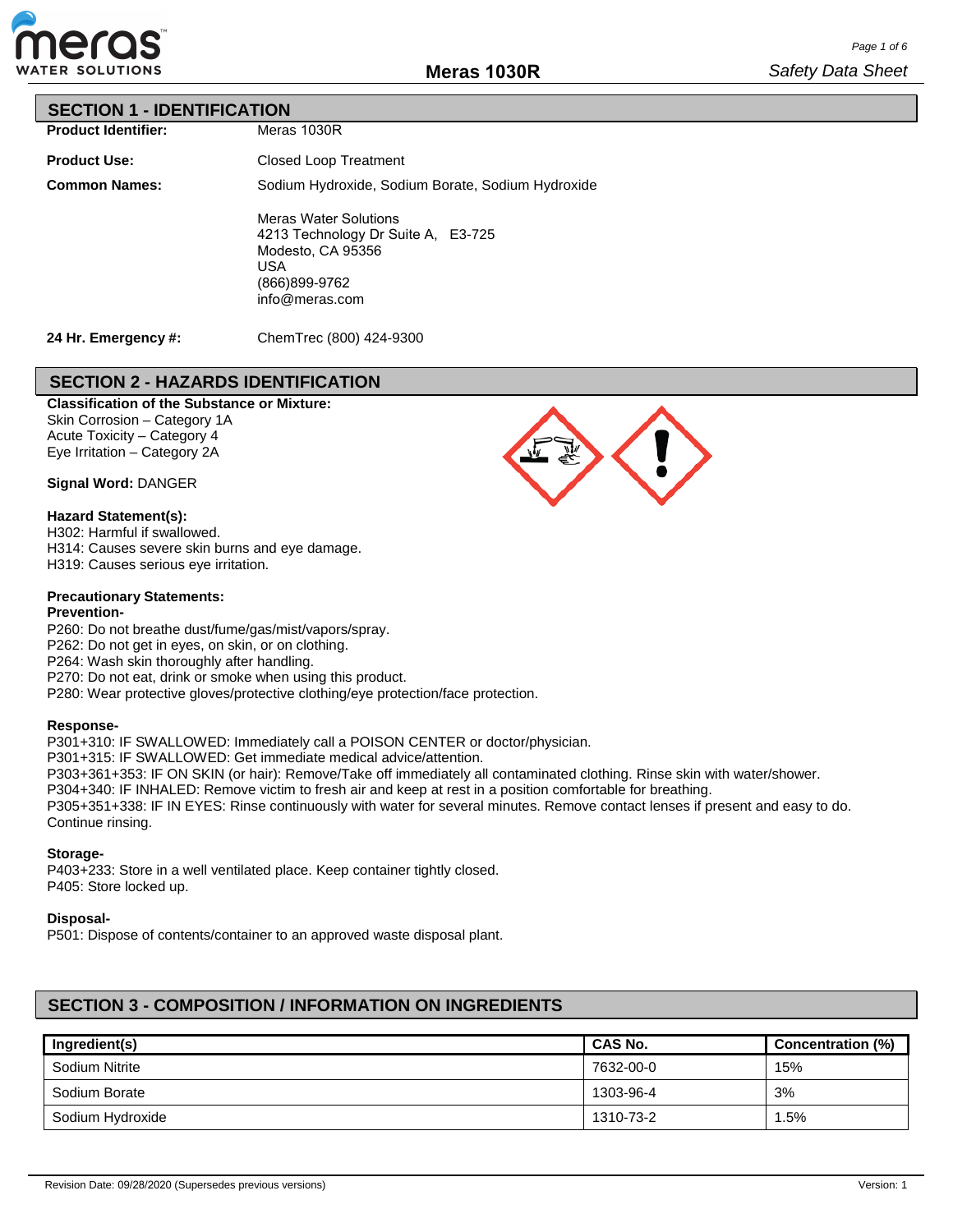

| <b>SECTION 4 - FIRST-AID MEASURES</b>                                                           |                                                                                                                                                   |
|-------------------------------------------------------------------------------------------------|---------------------------------------------------------------------------------------------------------------------------------------------------|
| Inhalation:                                                                                     | Give oxygen or artificial respiration if needed. If symptoms develop, move victim to fresh air. If<br>symptoms persist, obtain medical attention. |
| <b>Skin Contact:</b>                                                                            | Take off contaminated clothing and shoes immediately. Immediately wash with water and soap<br>and rinse thoroughly.                               |
| Eye Contact:                                                                                    | Rinse opened eye for several minutes under running water. Then consult a doctor.                                                                  |
| Ingestion:                                                                                      | Do not induce vomiting; immediately call for medical help.<br>Drink copious amounts of water and provide fresh air. Immediately call a doctor.    |
| <b>Most Important Symptoms And</b><br><b>Effects, Both Acute And Delayed:</b>                   | No data available.                                                                                                                                |
| Indication Of Any Immediate<br><b>Medical Attention And Special</b><br><b>Treatment Needed:</b> | No data available.                                                                                                                                |

# **SECTION 5 - FIRE-FIGHTING MEASURES**

| <b>Suitable Extinguishing Equipment:</b>                                        | <b>Water Spray</b><br>Water Fog<br>Carbon Dioxide<br>Alcohol-Resistant Foam                                                                                                                                                                                                                  |
|---------------------------------------------------------------------------------|----------------------------------------------------------------------------------------------------------------------------------------------------------------------------------------------------------------------------------------------------------------------------------------------|
| Special Hazards Arising From The<br><b>Substance Or Mixture:</b>                | Dry Chemical<br>No data available.                                                                                                                                                                                                                                                           |
| <b>Special Protective Equipment And</b><br><b>Precautions For Firefighters:</b> | Firefighters should wear air-purifying respirators.<br>Use water spray to cool unopened containers.<br>Use caution. See Section 7 for more information on safe handling.<br>See Section 8 for more information on personal protection equipment. See Section 13 for<br>disposal information. |

# **SECTION 6 - ACCIDENTAL RELEASE MEASURES**

| <b>Personal Precautions, Protective</b>                                  |                                                                                                                                                                                                                                                                                                                                                                                                      |
|--------------------------------------------------------------------------|------------------------------------------------------------------------------------------------------------------------------------------------------------------------------------------------------------------------------------------------------------------------------------------------------------------------------------------------------------------------------------------------------|
| <b>Equipment, And Emergency</b><br><b>Procedures:</b>                    | Keep from contacting skin or eyes.<br>Ensure adequate ventilation.<br>Evacuate personnel to safe areas.<br>Stay upwind of spilled material.                                                                                                                                                                                                                                                          |
| <b>Environmental Precautions:</b>                                        | Prevent further release (leakage/spillage) if safe to do so.<br>Do not allow product to enter drains.<br>Do not allow to drain to environment.                                                                                                                                                                                                                                                       |
| <b>Methods And Materials For</b><br><b>Containments And Cleaning Up:</b> | Absorb with liquid-binding material (sand, diatomite, universal binders, sawdust).<br>Spills may be diluted with water and treated with a neutralizing agent.<br>Spill may be absorbed with pads, pillows, and/or snakes.<br>Place contaminated material into suitable, closed containers for disposal.<br>Dispose of contaminated material according to Section 13.<br>Ensure adequate ventilation. |
| <b>Reference To Other Sections:</b>                                      | See Section 7 for information on safe handling.<br>See Section 8 for information on personal protection equipment. See Section 13 for information<br>on proper disposal.                                                                                                                                                                                                                             |
| <b>SECTION 7 - HANDLING AND STORAGE</b>                                  |                                                                                                                                                                                                                                                                                                                                                                                                      |

Handling Precautions: **Avoid breathing vapors or mist.** Avoid contact with eyes, skin, or clothing. Use approved containers only.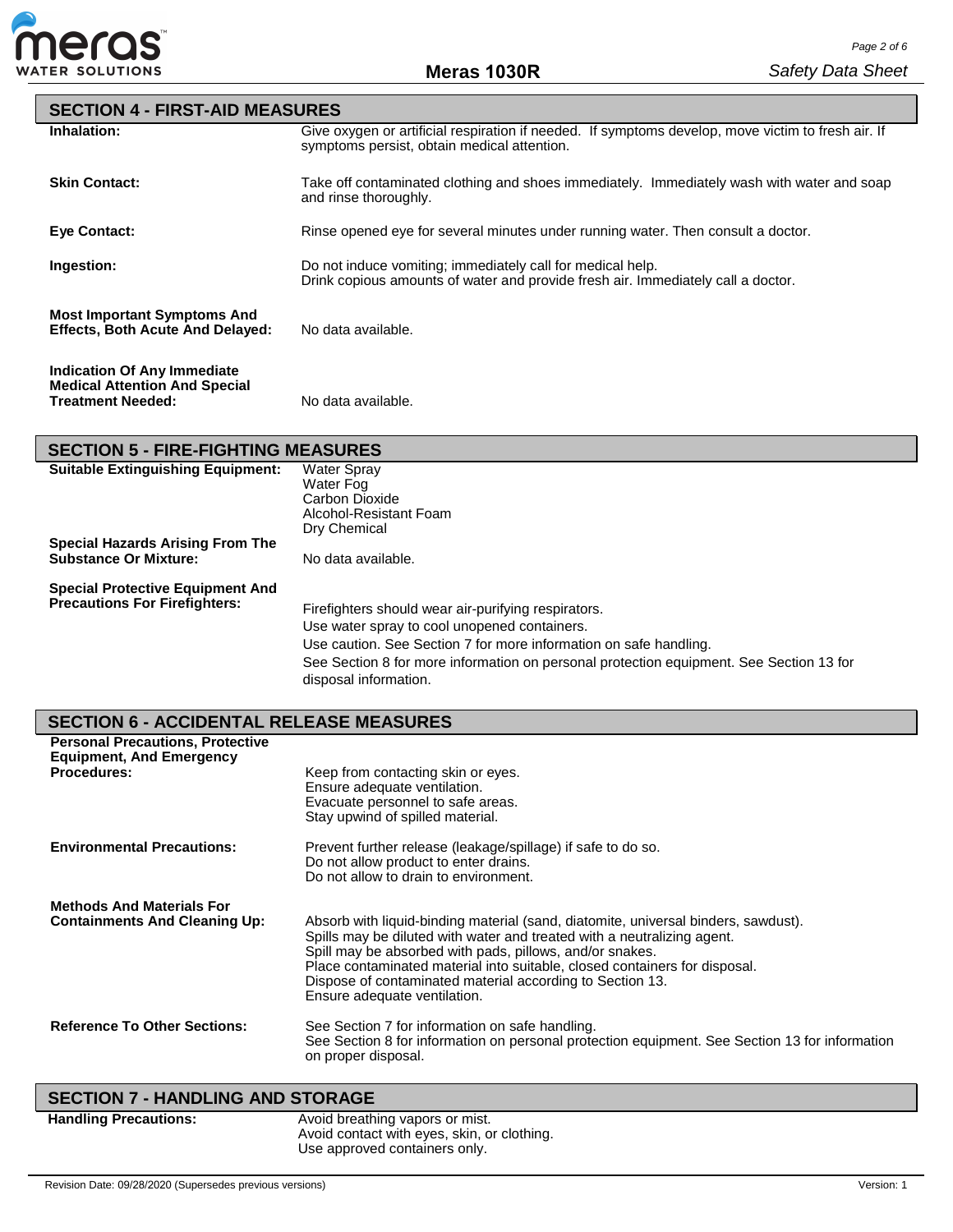

|                                | Keep containers closed when not in use.<br>Do not expose containers to open flame, excessive heat, or direct sunlight.<br>Do not puncture or drop containers.<br>Handle with care and avoid spillage on the floor.<br>Keep material out of reach of children.<br>Keep material away from incompatible materials.<br>Wash thoroughly after handling.<br>Ensure adequate ventilation. |
|--------------------------------|-------------------------------------------------------------------------------------------------------------------------------------------------------------------------------------------------------------------------------------------------------------------------------------------------------------------------------------------------------------------------------------|
| <b>Storage Requirements:</b>   | Keep container tightly closed.<br>Store in a well-ventilated place.<br>Do not store in direct sunlight.                                                                                                                                                                                                                                                                             |
| <b>Incompatible Materials:</b> | Store away from strong acids.                                                                                                                                                                                                                                                                                                                                                       |

# **SECTION 8 - EXPOSURE CONTROLS / PERSONAL PROTECTION**

| <b>Exposure Limits:</b> |           |                    |                    |             |                   |                    |                    |                    |
|-------------------------|-----------|--------------------|--------------------|-------------|-------------------|--------------------|--------------------|--------------------|
| Component(s)            | CAS No.   | <b>OSHA</b>        |                    |             | <b>NIOSH</b>      |                    | <b>ACGIH</b>       |                    |
|                         |           | <u>PEL</u>         | Ceiling            | <u>STEL</u> | <u>REL</u>        | Ceiling            | <u>TLV</u>         | <u>Ceiling</u>     |
| Sodium Borate           | 1303-96-4 | N/A                | N/A                | N/A         | ma/m <sup>3</sup> | N/A                | mq/m <sup>3</sup>  | N/A                |
|                         |           |                    |                    |             |                   |                    |                    |                    |
| Sodium Hydroxide        | 1310-73-2 | 2mg/m <sup>3</sup> | 2mg/m <sup>3</sup> | N/A         | $2$ ma/m $3$      | 2ma/m <sup>3</sup> | 2ma/m <sup>3</sup> | 2mg/m <sup>3</sup> |

#### **Engineering Controls:**

All ventilation should be designed in accordance with OSHA standard (29 CFR 1910.94).

Use local exhaust at filling zones and where leakage and dust formation is probable. Use mechanical (general) ventilation for storage areas.

Use appropriate ventilation as required to keep Exposure Limits in Air below TLV & PEL limits.

#### **Personal Protective Equipment:**

All safety equipment should be tested and approved under appropriate government standards such as NIOSH (US) or EN 166 (EU). Type of protective equipment should be selected based on concentration amount and conditions of use of this material. Full-face vapor respirator may be required as backup to engineering controls when proper engineering controls are not in place to keep TLV and PEL limits below defined thresholds. Respiratory protection must comply with 29 CFR 1910.134.

#### Eye/Face-

•Goggles (chemical-resistant)

#### Skin/Body-

•Gloves (PVC, neoprene, or nitrile)

#### Respiratory-

•Air-purifying respirator if exposure limits are exceeded.

#### General Hygiene Considerations-

•Handle in accordance with good industrial hygiene and safety practice.

•Keep away from foodstuffs, beverages, and feed.

•Wash face, hands, and any exposed skin thoroughly after handling.

•Appropriately dispose of contaminated clothing; wash before re-use, if applicable.

•Avoid contact with eyes, skin, and clothing.

## **SECTION 9 - PHYSICAL AND CHEMICAL PROPERTIES**

| <b>Form: Liquid</b>                                   | Vapor Pressure (Mm Hg): 17 mm Hg (23 hPa)                   |
|-------------------------------------------------------|-------------------------------------------------------------|
| <b>Color: Amber</b>                                   | Vapor Density: No data available.                           |
| <b>Odor: Sweetish</b>                                 | Relative Density: 9.67 lbs/gal                              |
| pH: >12                                               | <b>Specific Gravity: 1.16</b>                               |
| Melting/Freezing Point: No data available.            | <b>Solubility in Water: 100%</b>                            |
| Initial Boiling Point and Boiling Range: 212°F        | Partition Coefficient (N-Octanol/Water): No data available. |
| <b>Flash Point: N/A</b>                               | Auto Ignition Temperature: N/A                              |
| Evaporation Rate: No data available.                  | Decomposition Temperature: No data available.               |
| Flammability (Solid, Gas): No data available.         | Viscosity: No data available.                               |
| Upper/Lower Flammability or Explosive Limits: No data | Volatiles (% By Weight): No data available.                 |
| available.                                            | Volatile Organic Compounds (VOC's): No data available.      |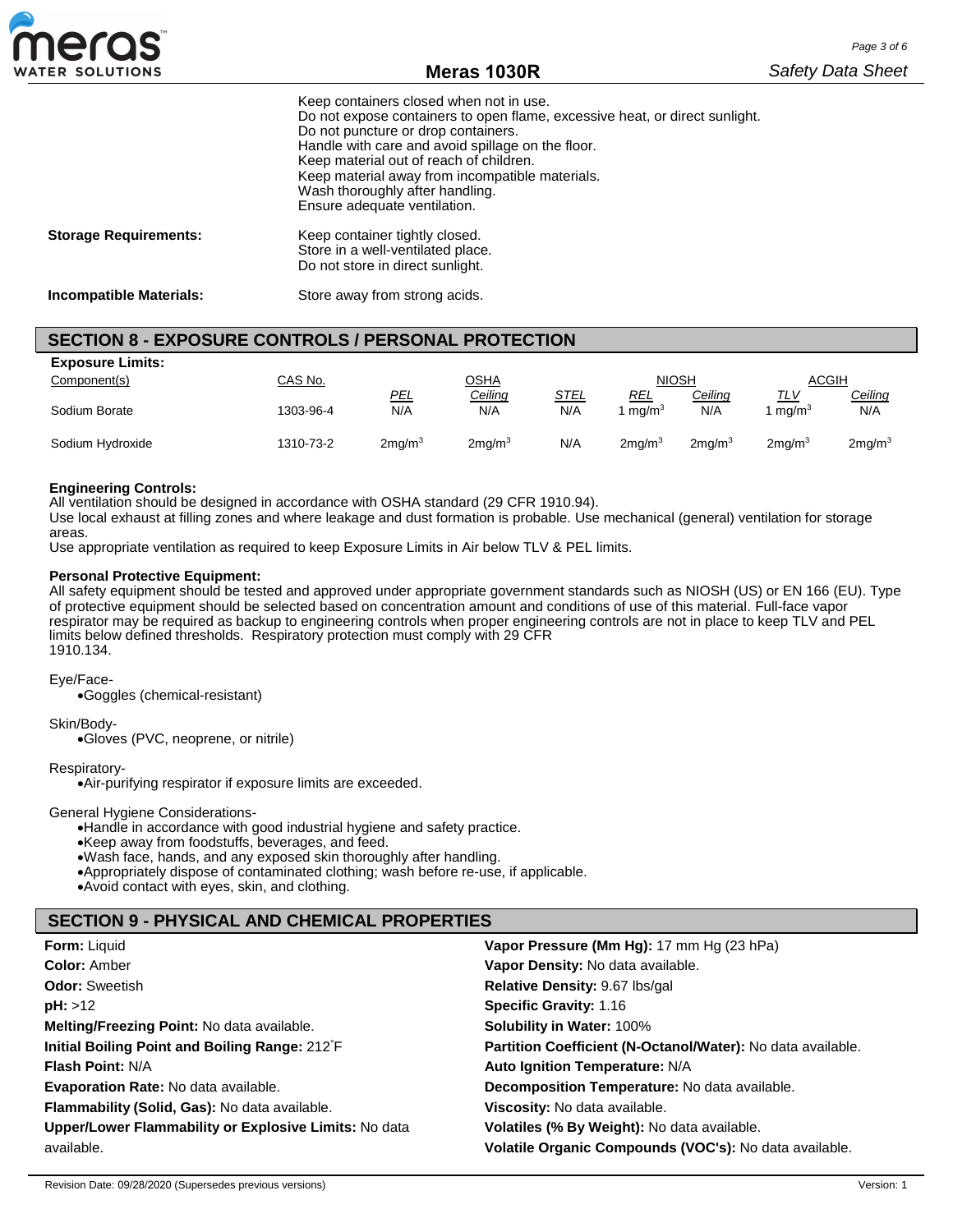

## **SECTION 10 - STABILITY AND REACTIVITY**

**Reactivity:** Not reactive under normal and ambient conditions

**Chemical Stability:** Stable under normal and ambient conditions.

**Possibility of Hazardous Reactions:** No possibility of hazardous reactions known.

**Conditions to Avoid:** Incompatibilities, flames, ignition sources.

**Incompatible Materials:** Strong acids.

**Hazardous Decomposition Products:** No data available.

# **SECTION 11 - TOXICOLOGICAL INFORMATION**

| <b>Routes of Entry:</b>                                                        | Eyes, skin, ingestion, dermal absorption.                                                                                                                                                                                      |
|--------------------------------------------------------------------------------|--------------------------------------------------------------------------------------------------------------------------------------------------------------------------------------------------------------------------------|
| <b>Acute Toxicity:</b><br>Sodium Nitrite<br>Oral Toxicity (LD <sub>50</sub> )- | 85 mg/kg (Rat)                                                                                                                                                                                                                 |
| Sodium Hydroxide<br>Oral Toxicity (LD <sub>50</sub> )-                         | 2,000 mg/kg (Rat)                                                                                                                                                                                                              |
| <b>Primary Eye Irritation:</b><br><b>Primary Skin Irritation:</b>              | Strong caustic effect.<br>Caustic effect.                                                                                                                                                                                      |
| <b>Sensitization:</b>                                                          | May cause an allergic skin reaction (Guinea pig skin)                                                                                                                                                                          |
| Carcinogenicity:<br>IARC-<br>ACGIH-<br>NTP-                                    | Group 3<br>No component of this product present at levels >=0.1% is identified as a carcinogen or potential<br>carcinogen.<br>No component of this product present at levels >=0.1% is identified as a carcinogen or potential |
| OSHA-                                                                          | carcinogen.<br>No component of this product present at levels $>= 0.1\%$ is identified as a carcinogen or potential<br>carcinogen.                                                                                             |
| <b>Reproductive Toxicity:</b>                                                  | No data available.                                                                                                                                                                                                             |
| <b>Specific Target Organ Toxicity-</b><br><b>Single Exposure:</b>              | Swallowing will lead to a strong caustic effect on mouth and throat and to the danger of perforation<br>of esophagus and stomach.                                                                                              |
| <b>Specific Target Organ Toxicity-</b><br><b>Repeated Exposure:</b>            | May cause damage to organs through prolonged or repeated exposure.                                                                                                                                                             |
| <b>Aspiration Hazard:</b>                                                      | No data available.                                                                                                                                                                                                             |
| <b>SECTION 12 - ECOLOGICAL INFORMATION</b>                                     |                                                                                                                                                                                                                                |
| <b>Ecotoxicity:</b><br>Toxicity to Fish-                                       | No data available.                                                                                                                                                                                                             |
| Toxicity to Daphnia and Other<br>Aquatic Invertebrates-                        | No data available.                                                                                                                                                                                                             |
| <b>Persistence and Degradability:</b>                                          | No data available.                                                                                                                                                                                                             |

**Bioaccumulation Potential:** No data available. **Mobility in Soil:** No data available.

Not conducted.

**Results of PBT and vPvB** 

**Other Adverse Effects:** An environmental hazard cannot be excluded in the event of unprofessional handling or disposal.

# **SECTION 13 - DISPOSAL CONSIDERATIONS**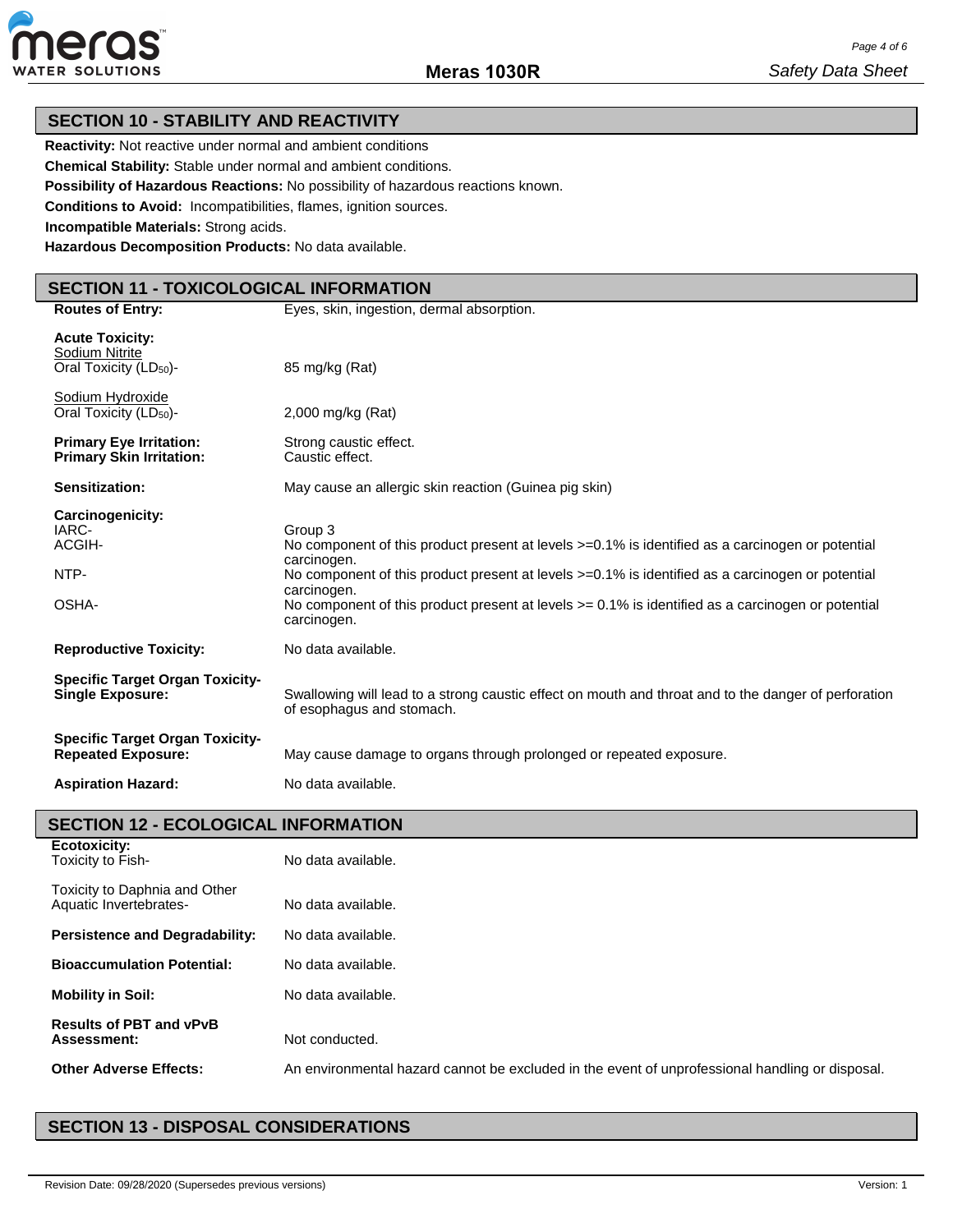

# **Meras 1030R**

**Recommendation:** Hazardous wastes shall be managed responsibly. Contact a licensed professional waste disposal service to dispose of this material. Do not allow product to reach the sewage system. Disposal must comply will local, state, and federal regulations. Do not discharge effluent containing this product into lakes, streams, ponds, estuaries, oceans, or other waters unless in accordance with the requirements of an NPDES permit.

**Cleansing agent:** Water should be used as a cleansing agent to rinse containers and/or soiled PPE.

**CORROSI** 

# **SECTION 14 - TRANSPORTATION INFORMATION**

#### **US DOT**

UN Number: 3266 Class: 8 Packing Group: III Proper Shipping Name: Corrosive liquid, basic, inorganic, n.o.s. (sodium hydroxide) Marine Pollutant: No

#### **IMDG**

UN Number: 3266 Class: 8 Packing Group: III EMS-No.: F-A, S-B Proper Shipping Name: CORROSIVE LIQUID, BASIC, INORGANIC, N.O.S. (SODIUM HYDROXIDE)

#### **IATA**

UN Number: 3266 Class: 8 Packing Group: III Proper Shipping Name: CORROSIVE LIQUID, BASIC, INORGANIC, N.O.S. (SODIUM HYDROXIDE)

# **SECTION 15 - REGULATORY INFORMATION**

## **EPA Registration No.: Cal DPR Registration No.:**

|                                  | <b>EPCRA EHS</b> |                 |           | <b>CERCLA HS</b> | <b>CAA 112r</b> | EPCRA 313 | <b>Prop 65 Listed</b> |
|----------------------------------|------------------|-----------------|-----------|------------------|-----------------|-----------|-----------------------|
| <b>Listed Hazardous Chemical</b> | CAS No.          | <b>RQ</b> (lbs) | TPQ (lbs) | RQ (lbs)         | TQ (lbs)        |           |                       |
| Sodium Hydroxide                 | 1310-73-2        |                 |           | ,000             |                 |           |                       |
| Sodium Nitrite                   | 7632-00-0        |                 |           | 100              |                 | Yes       |                       |

| Legend                                                                                                                                                                                                                                                                                                                 |  |
|------------------------------------------------------------------------------------------------------------------------------------------------------------------------------------------------------------------------------------------------------------------------------------------------------------------------|--|
| EPCRA- Emergency Planning and Community Right-to-Know Act<br>CERCLA- Comprehensive Environmental Response, Compensation and Liability Act<br>CAA- Clean Air Act<br><b>RQ- Release Quantity</b><br>TPQ-Threshold Planning Quantity<br>EPA- Environmental Protection Agency<br>DPR- Department of Pesticide Registration |  |

## **SECTION 16 - OTHER INFORMATION**